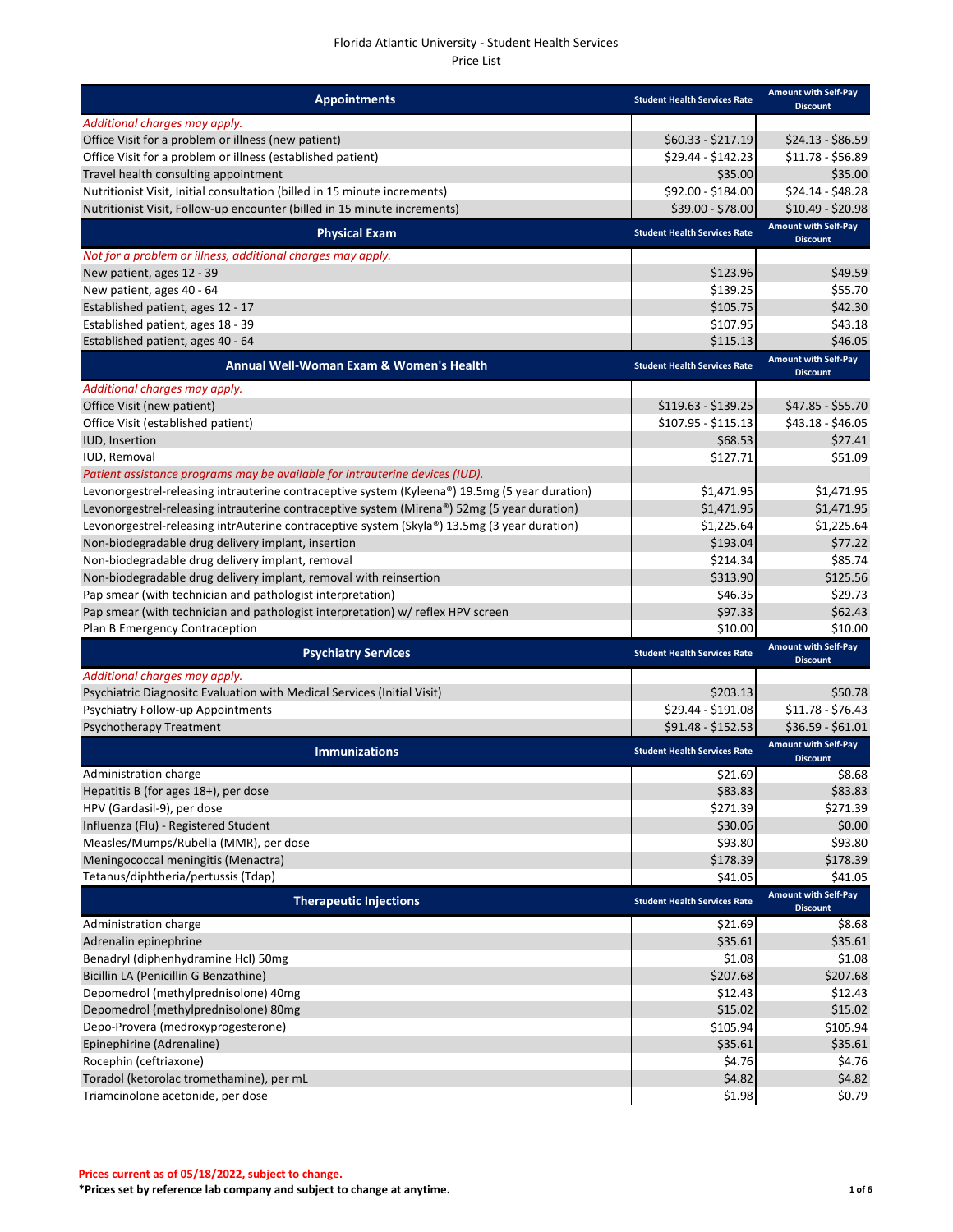| <b>Medical Supplies &amp; Products</b>                                       | <b>Student Health Services Rate</b> | <b>Amount with Self-Pay</b><br><b>Discount</b> |
|------------------------------------------------------------------------------|-------------------------------------|------------------------------------------------|
| Adjustable Wrist Ext/Flex Device                                             | \$20.05                             | \$20.05                                        |
| Ankle Brace                                                                  | \$13.59                             | \$13.59                                        |
| Crutches                                                                     | \$59.95                             | \$59.95                                        |
| Light Compression Bandage <3 yards                                           | \$1.66                              | \$0.67                                         |
| Light Compression Bandage >= 5/yd                                            | \$2.53                              | \$1.01                                         |
| Light Compression Bandage >=3 <5/yd                                          | \$2.53                              | \$1.01                                         |
| <b>Procedures</b>                                                            | <b>Student Health Services Rate</b> | <b>Amount with Self-Pay</b><br><b>Discount</b> |
| Electrocardiogram (ECG)                                                      | \$22.50                             | \$13.50                                        |
| <b>Nebulizer Treatment Administration</b>                                    | \$27.55                             | \$11.26                                        |
| Venipuncture, Blood draw                                                     | \$3.75                              | \$3.75                                         |
| <b>In-House Laboratory Services</b>                                          | <b>Student Health Services Rate</b> | <b>Amount with Self-Pay</b><br><b>Discount</b> |
| Glucose, blood, reagent strip                                                | \$6.30                              | \$6.30                                         |
| Helicobacter pylori Culture                                                  | \$21.06                             | \$21.06                                        |
| Influenza, Rapid, Viral Culture                                              | \$20.69                             | \$20.69                                        |
| <b>Mononucleosis Test</b>                                                    | \$7.19                              | \$7.19                                         |
| Occult Blood, Stool, Guaiac                                                  | \$5.29                              | \$5.29                                         |
| Pregnancy test, urine                                                        | \$10.76                             | \$10.76                                        |
| <b>Strep Screen</b><br>Tuberculin (PPD) Skin Test                            | \$21.01<br>\$19.92                  | \$21.01<br>\$19.92                             |
| Urinalysis, Dipstick                                                         | \$4.35                              | \$4.35                                         |
| <b>Wet Smear</b>                                                             | \$7.28                              | \$7.28                                         |
|                                                                              |                                     | <b>Amount with Self-Pay</b>                    |
| <b>Send-Out Laboratory Services</b>                                          | Quest Lab Price*                    | <b>Discount</b>                                |
| 17-Hydroxyprogesterone                                                       | $$87.34*$                           | \$26.63                                        |
| ABO Group and Rh Type                                                        | $$15.51*$                           | \$15.18                                        |
| Alanine Aminotransferase (ALT)                                               | $$2.70*$                            | \$3.07                                         |
| Albumin, 24-Hour Urine without Creatinine                                    | $$15.33*$                           | \$7.69                                         |
| Albumin, Random Urine with Creatinine                                        | $$17.3*$                            | \$12.63                                        |
| Albumin, Timed Urine                                                         | $$15.33*$                           | \$7.69                                         |
| Aldosterone, LC/MS                                                           | \$29.91*                            | \$29.28                                        |
| Aldosterone/Plasma Renin Activity Ratio, LC/MS/MS                            | \$249.93*                           | \$79.63                                        |
| Alpha-1-Antitrypsin, Quantitative                                            | $$25.58*$                           | \$18.67                                        |
| Amylase                                                                      | $$11.32*$                           | \$8.26                                         |
| ANA Screen, IFA, Reflex Titer/Pattern, and Reflex to Multiplex 11 Ab Cascade | $$10.09*$                           | \$6.59                                         |
| ANA Screen, IFA, with Reflex to Titer and Pattern                            | \$41.20*                            | \$6.99                                         |
| ANA Screen, IFA, with Reflex to Titer and Pattern (REFL)                     | $$8.25$ <sup>*</sup>                | \$8.07                                         |
| Aspartate Aminotransferase (AST)                                             | $$2.70*$                            | \$3.00                                         |
| <b>Bacterial Vaginosis/Vaginitis Panel</b>                                   | $$105.78*$                          | \$69.60                                        |
| <b>Basic Metabolic Panel</b>                                                 | $$2.97*$                            | \$4.89                                         |
| Bilirubin, Fractionated                                                      | $$2.22*$                            | \$5.79                                         |
| Calcium                                                                      | $$4.08*$                            | \$2.98                                         |
| Calcium, ionized                                                             | $$20.33*$                           | \$14.84                                        |
| Campylobacter, Culture                                                       | $$10.60*$                           | \$10.38                                        |
| CBC (includes Differential and Platelets)                                    | $$2.76*$                            | \$3.73                                         |
| CBC (includes Differential and Platelets) with Pathologist Review            | \$58.96*                            | \$44.56                                        |
| Celiac Disease Comprehensive Panel                                           | $$73.17*$                           | \$53.41                                        |
| Ceruloplasmin                                                                | \$25.58*                            | \$18.67                                        |
| Chlamydia trachomatis RNA, TMA, Rectal                                       | $$17.54*$                           | \$20.28                                        |
| Chlamydia trachomatis RNA, TMA, Throat                                       | $$17.54*$                           | \$20.28                                        |
| Chlamydia/Neisseria gonorrhoeae RNA, TMA, Rectal                             | $$44.81*$                           | \$0.00                                         |
| Chlamydia/Neisseria gonorrhoeae RNA, TMA, Throat                             | $$35.08*$                           | \$0.00                                         |
| Chlamydia/Neisseria gonorrhoeae RNA, TMA, Urogenital                         | $$35.08*$                           | \$0.00                                         |
| Cholesterol, Total                                                           | $$3.45*$                            | \$2.52                                         |
| Clostridium difficile Toxin/GDH with Reflex to PCR                           | \$120.58*                           | \$41.76                                        |
| Complement Component C3c                                                     | $$48.14*$                           | \$35.14                                        |
| Complement Component C4c                                                     | \$57.16*                            | \$41.72                                        |
| Complement, Total (CH50)                                                     | \$36.96*                            | \$23.06                                        |

**\*Prices set by reference lab company and subject to change at anytime. 2 of 6**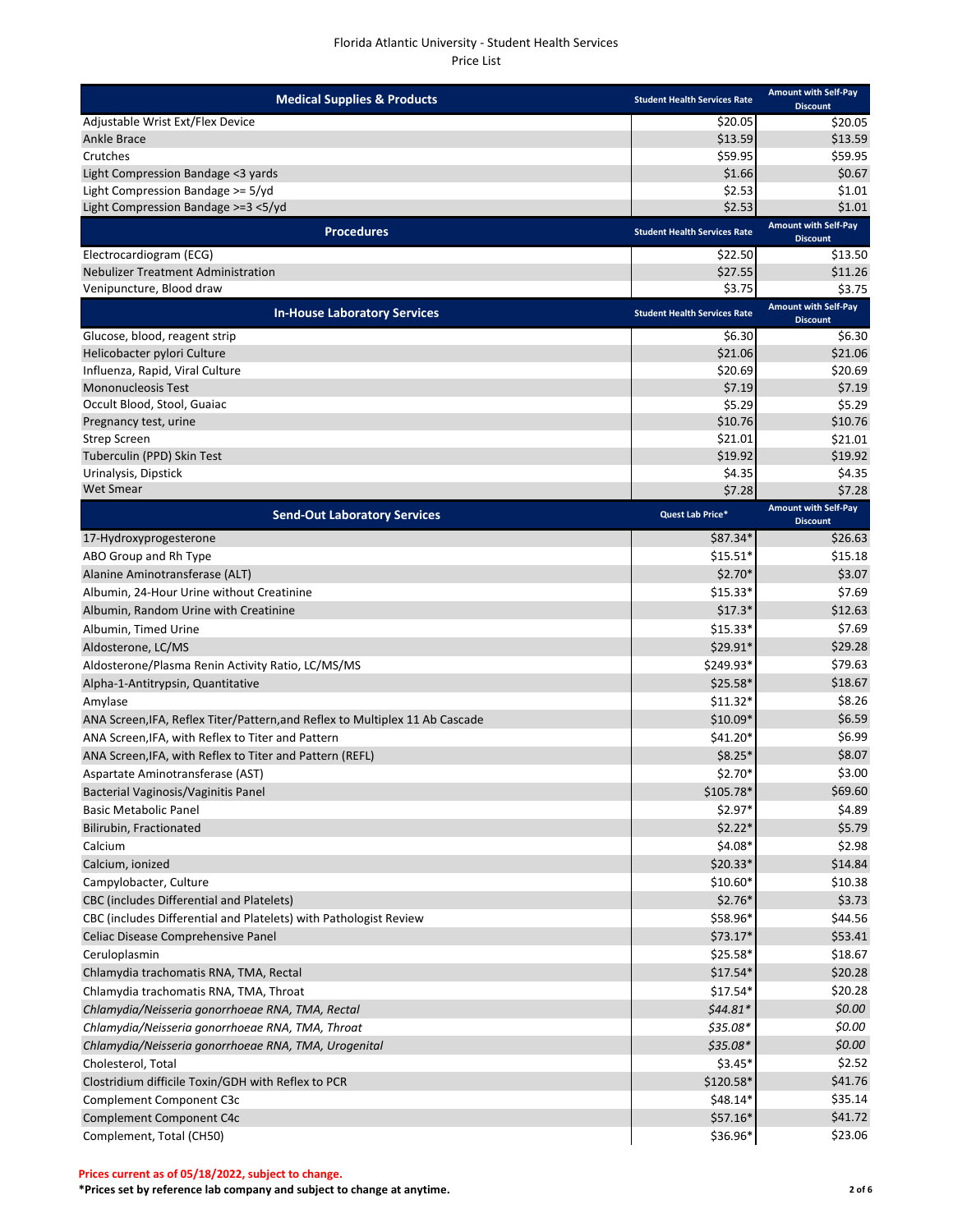| Comprehensive Metabolic Panel                                             | $$3.70*$   | \$19.20  |
|---------------------------------------------------------------------------|------------|----------|
| Cortisol, A.M.                                                            | \$26.67*   | \$21.96  |
| COVID-19 Antibody Test                                                    | \$100.00*  | \$104.00 |
| COVID-19 SARS CORONAVIRUS W/CoV-2 RNA, QL, REAL-TIME PCR                  | \$100.00*  | \$52.00  |
| C-Peptide                                                                 | $$41.20*$  | \$30.07  |
| C-Reactive Protein (CRP)                                                  | \$25.94*   | \$13.18  |
| Creatine Kinase (CK), Total                                               | \$23.70*   | \$17.30  |
| Creatine Kinase Isoenzymes (CK Isoenzymes) without Total CK               | \$44.68*   | \$32.61  |
| Creatinine, Random Urine                                                  | $$6.77*$   | \$4.94   |
| Culture, Aerobic and Anaerobic                                            | \$54.94*   | \$53.77  |
| Culture, Aerobic Bacteria                                                 | $$22.52*$  | \$22.04  |
| Culture, Blood                                                            | $$22.11*$  | \$16.14  |
| Culture, Genital                                                          | $$11.28*$  | \$11.04  |
| Culture, Throat                                                           | $$10.56*$  | \$8.16   |
| Culutre, Urine, Routine                                                   | $$8.60*$   | \$6.60   |
| Cyclic Citrullinated Peptide (CCP) Antibody (IgG)                         | \$106.09*  | \$110.16 |
| DHEA Sulfate, Immunoassay                                                 | \$95.15*   | \$12.85  |
| DHEA, (Dehydroepiandrosterone), Unconjugated                              | \$129.92*  | \$70.96  |
| DNA (ds) Antibody                                                         | \$37.62*   | \$27.46  |
| Drug Abuse Panel 10-50 plus Ethanol, without Confirmation, Urine          | $$43.13*$  | \$33.62  |
| Epstein-Barr Virus Antibody Panel                                         | \$142.91*  | \$109.81 |
| Estradiol                                                                 | \$87.16*   | \$16.14  |
| Estradiol, Ultrasensitive, LC/MS                                          | \$50.77*   | \$49.69  |
| Estriol, Serum                                                            | \$129.28*  | \$124.82 |
| Estrone                                                                   | $$215.45*$ | \$205.73 |
| Fecal Leukocyte Stain                                                     | $$10.10*$  | \$9.88   |
| Ferritin                                                                  | $$6.28*$   | \$7.88   |
| Folate, Serum                                                             | $$17.61*$  | \$13.27  |
| FSH (Follicle Stimulating Hormone)                                        | $$14.71*$  | \$10.74  |
| FSH and LH                                                                | \$95.82*   | \$21.43  |
| FTA-ABS                                                                   | \$41.58*   | \$39.71  |
| Gamma Glutamyl Transferase (GGT)                                          | $$2.25*$   | \$4.16   |
| Giardia Antigen, EIA, Stool                                               | \$77.23*   | \$41.72  |
| Glucose, Serum                                                            | $$2.70*$   | \$4.16   |
| Haptoglobin                                                               | $$64.32*$  | \$21.96  |
| hCG, Total, Qualitative                                                   | $$5.49*$   | \$5.37   |
| hCG, Total, Quantitative                                                  | $$5.46*$   | \$8.70   |
| <b>HDL Cholesterol</b>                                                    | $$2.24*$   | \$4.73   |
| Helicobacter pylori Antigen, EIA, Stool                                   | \$128.27*  | \$52.01  |
| Helicobacter pylori, Urea Breath Test                                     | $$115.00*$ | \$65.88  |
| Hemoglobin A1c                                                            | $$10.30*$  | \$14.03  |
| Hemoglobin A1c with eAG                                                   | $$8.25*$   | \$6.59   |
| Hemoglobin and Hematocrit                                                 | $$0.94*$   | \$1.93   |
| Hemoglobinopathy Evaluation                                               | \$43.30*   | \$52.01  |
| <b>Hepatic Function Panel</b>                                             | $$2.84*$   | \$4.72   |
| Hepatitis A Antibody, Total                                               | $$16.03*$  | \$7.16   |
| Hepatitis A Antibody, Total with Reflex to IgM                            | $$12.82*$  | \$7.16   |
| Hepatitis A IgM Antibody                                                  | $$12.32*$  | \$9.08   |
| Hepatitis B Core Antibody, Total                                          | \$16.84*   | \$6.97   |
| Hepatitis B Core Antibody (IgM)                                           | \$27.43*   | \$25.68  |
| Hepatitis B Surface Antibody Immunity, Quantitative                       | \$21.87*   | \$19.07  |
| Hepatitis B Surface Antibody, Qualitative                                 | $$9.13*$   | \$7.14   |
| Hepatitis B Surface Antigen with Reflex Confirmation                      | $$17.61*$  | \$13.45  |
| Hepatitis B Virus DNA, Quantitative, PCR with Reflex to HBV, Genotype     | \$416.55*  | \$397.77 |
| Hepatitis C Antibody with Reflex to HCV, RNA, Quantitative, Real-Time PCR | $$11.05*$  | \$20.60  |
| Hepatitis C Viral RNA, Quantitative, Real-Time PCR                        | $$178.6*$  | \$174.80 |
| Hepatitis Panel, General                                                  | \$58.73*   | \$44.23  |
| Herpes Simplex Virus 1 and 2 (IgG), Type-Specific Antibodies              | \$46.72*   | \$27.46  |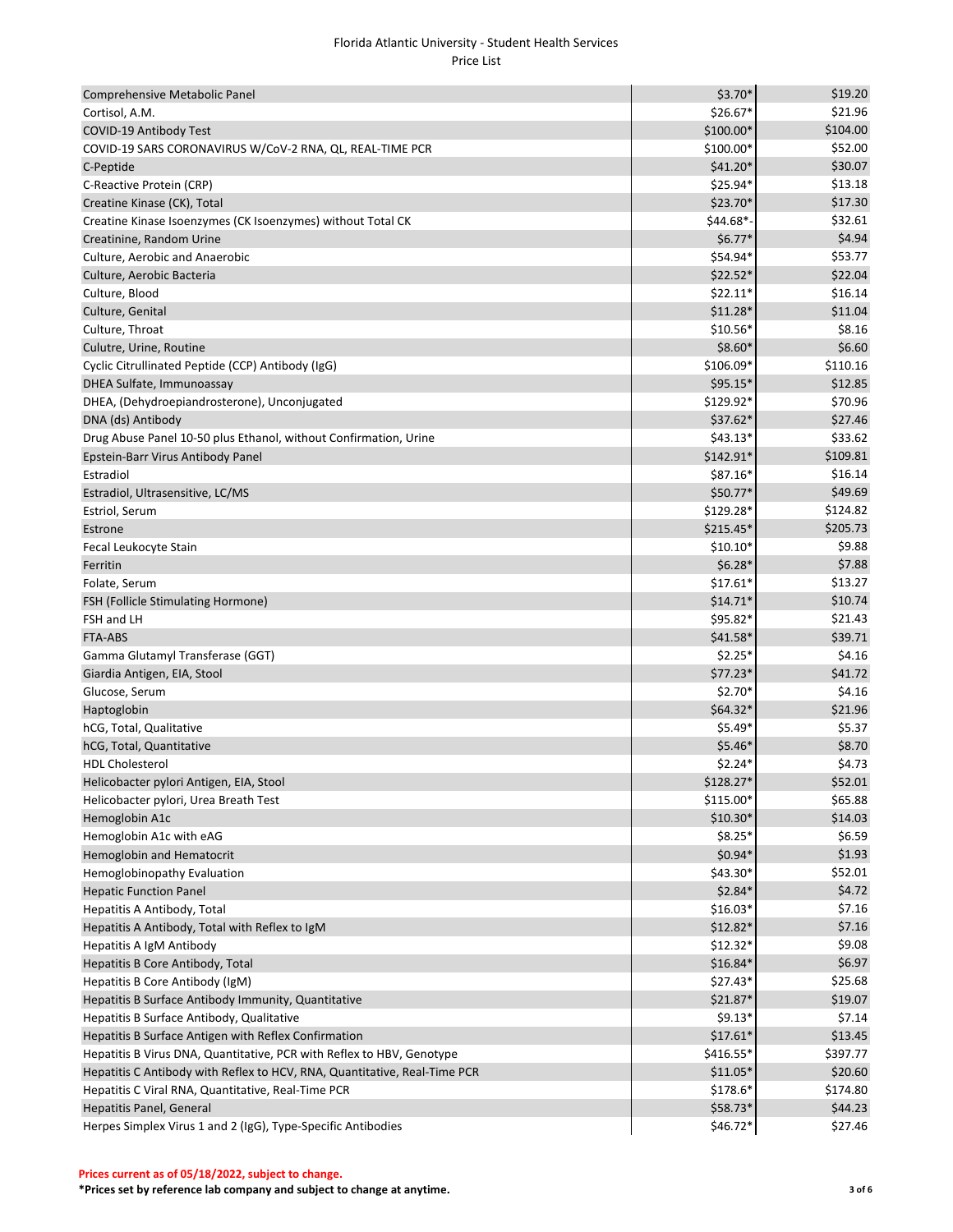| Herpes Simplex Virus 1/2 Antibody (IgM), IFA with Reflex to Titer, Serum                | \$141.89*         | \$54.91     |
|-----------------------------------------------------------------------------------------|-------------------|-------------|
| Herpes Simplex Virus 2 (IgG), Type-Specific Antibody                                    | $$23.37*$         | \$13.73     |
| Herpes Simplex Virus Culture                                                            | $$21.13*$         | \$19.56     |
| Herpes Simplex Virus Culture with Reflex Typing                                         | $$26.40*$         | \$19.56     |
| Herpes Simplex Virus SureSwab® TYPE 1 & 2, Real Time PCR                                | \$446.22*         | \$52.80     |
| Herpes Simplex Virus, TYPE 1 & 2, PCR                                                   | \$365.29*         | \$52.80     |
| Heterophile, Mono Screen                                                                | $$6.15*$          | \$4.83      |
| HIV 1/2 Antigen and Antibodies, State of Florida Test (FL. DEPT. of HEALTH TEST)        | <b>FLDOH TEST</b> | FL DOH TEST |
| HIV-1/2 Antigen and Antibodies, Fourth Generation, with Reflexes                        | $$18.76*$         | \$0.00\$    |
| Homocysteine                                                                            | $$26.28*$         | \$25.72     |
| HPV DNA, High Risk, Cervical                                                            | $$50.20*$         | \$39.53     |
| HPV Genotypes 16, 18/45                                                                 | $$115.00*$        | \$75.77     |
| HPV mRNA E6/E7                                                                          | \$57.50*          | \$20.28     |
| IgA                                                                                     | $$24.31*$         | \$14.28     |
| IgE                                                                                     | $$11.67*$         | \$9.52      |
| IgG                                                                                     | $$24.31*$         | \$18.57     |
| IgM                                                                                     | $$24.31*$         | \$18.57     |
| Immunofixation, Serum                                                                   | $$101.81*$        | \$54.91     |
| Immunoglobulin G Subclasses Panel                                                       | \$179.66*         | \$171.56    |
| Iron, TIBC and Ferritin Panel                                                           | $$169.43*$        | \$16.67     |
| Iron, Total                                                                             | $$2.29*$          | \$3.74      |
| Iron, Total and Total Iron Binding Capacity                                             | $$3.54*$          | \$3.74      |
| Lactate Dehydrogenase (LD)                                                              | $$2.19*$          | \$3.49      |
| LH                                                                                      | $$59.89*$         | \$10.70     |
| Lipase                                                                                  | $$29.47*$         | \$9.88      |
| Lipid Panel, Standard                                                                   | $$5.51*$          | \$7.74      |
| Lyme Disease Antibodies (IgG, IgM), Immunoblot                                          | $$48.25*$         | \$48.17     |
| Magnesium                                                                               | $$2.36*$          | \$3.87      |
| Measles Antibody (IgG)                                                                  | $$15.40*$         | \$18.61     |
| Mumps Virus Antibody (IgM)                                                              | $$21.64*$         | \$21.18     |
| Mumps Virus Antibody (IgG)                                                              | $$19.73*$         | \$7.54      |
| Neisseria gonorrhoeae RNA, TMA, Throat                                                  | $$17.54*$         | \$0.00      |
| Ova and Parasites, Concentrate and Permanent Smear, 3 Specimens                         | $$49.40*$         | \$46.58     |
| Ova and Parasites, Concentrate and Permanent Smear                                      | $$20.59*$         | \$15.53     |
| Partial Thromboplastin Time, Activated                                                  | $$7.34*$          | \$5.86      |
| Parvovirus B19 Antibodies (IgG, IgM)                                                    | $$40.25*$         | \$42.64     |
| Phosphate (as Phosphorus)                                                               | $$2.70*$          | \$2.75      |
| Plasma Renin Activity, LC/MS/MS                                                         | $$51.45*$         | \$50.36     |
| Potassium, Serum                                                                        | $$2.70*$          | \$2.66      |
| Prealbumin                                                                              | \$52.96*          | \$51.83     |
| Prolactin                                                                               | $$15.46*$         | \$11.20     |
| Protein Electrophoresis, with Total Protein and Reflex to IFE, Serum                    | \$35.34*          | \$27.46     |
| Protein, Total and Protein Electrophoresis                                              | $$44.17*$         | \$27.46     |
| Protein, Total, Random Urine with Creatinine                                            | \$42.35*          | \$33.17     |
| Prothrombin Time with INR                                                               | $$5.51*$          | \$5.50      |
| PSA, Total                                                                              | $$15.11*$         | \$12.07     |
| PTH, Intact and Calcium                                                                 | \$43.56*          | \$42.64     |
| QuantiFERON®-TB Gold Plus, 1 Tube                                                       | \$75.23*          | \$54.91     |
| QuantiFERON®-TB Gold Plus, 4 Tubes, Draw Site Incubated                                 | \$83.67*          | \$78.33     |
| Reticulocyte Count, Automated                                                           | $$16.39*$         | \$8.20      |
| <b>Rheumatoid Factor</b>                                                                | $$6.20*$          | \$6.06      |
| RPR (Diagnosis) with Reflex to Titer and Confirmatory Testing                           | $$4.31*$          | \$0.00      |
| RPR (Monitor) with Reflex to Titer                                                      | $$5.39*$          | \$2.48      |
| <b>RPR Titer</b>                                                                        | $$4.23*$          | \$4.14      |
| Rubella Immune Status                                                                   | $$13.75*$         | \$20.79     |
| Salmonella/Shigella/Campylobacter, Culture and Shiga Toxin reflex E. coli O157, Culture | \$199.74*         | \$57.27     |
| Sed Rate by Modified Westergreen                                                        | $$3.44*$          | \$2.69      |
| Shiga Toxins, EIA with Reflex to E. coli O157, Culture                                  | \$87.34*          | \$36.23     |

**\*Prices set by reference lab company and subject to change at anytime. 4 of 6**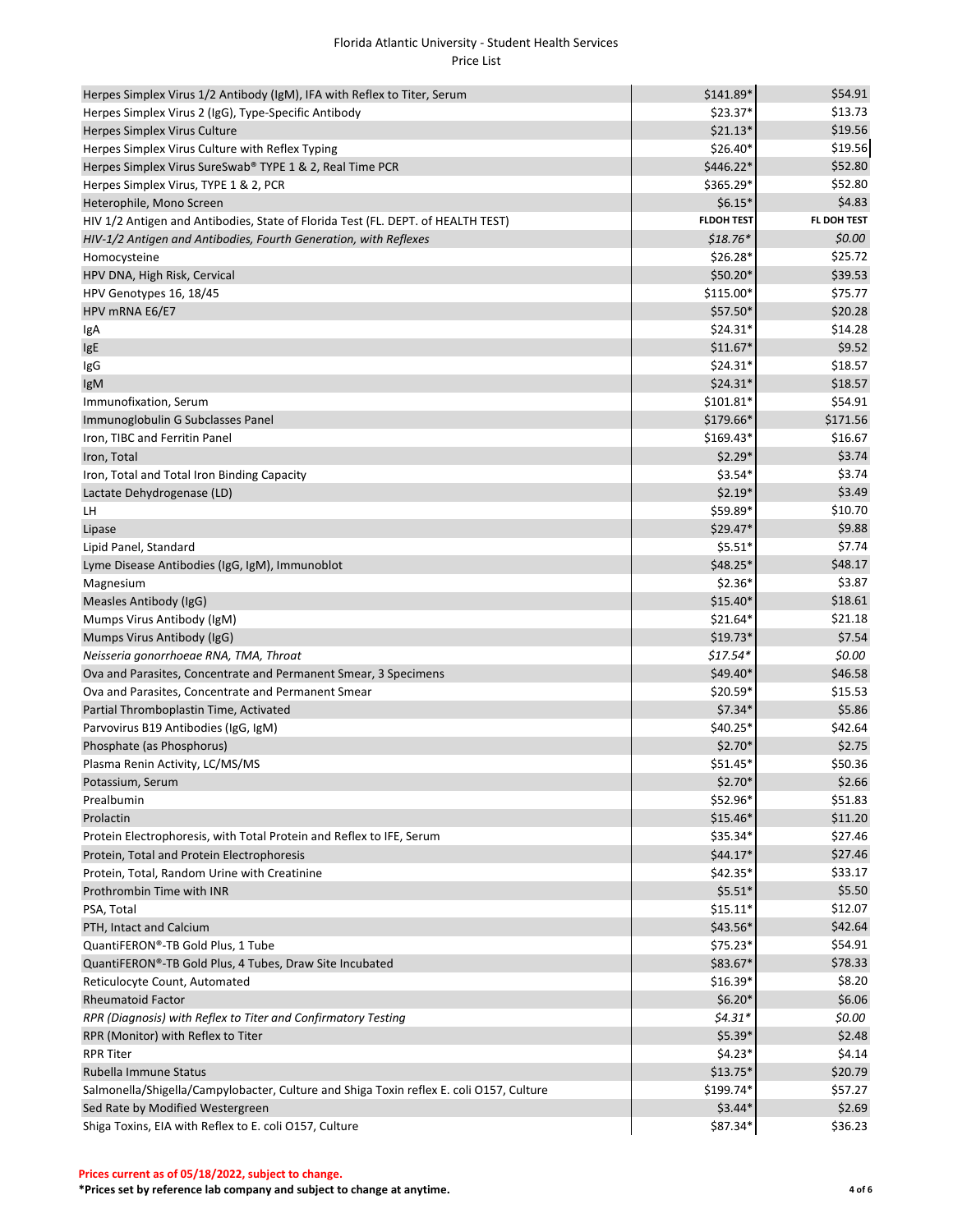| Sickle Cell Screen with Reflex to Hemoglobinopathy Evaluation   | $$8.20*$   | \$7.96   |
|-----------------------------------------------------------------|------------|----------|
| Sjogren's Antibodies (SS-A, SS-B)                               | \$57.81*   | \$55.20  |
| Sm Antibody                                                     | $$127.31*$ | \$121.57 |
| Smooth Muscle Antibody with Reflex to Titer                     | \$66.84*   | \$47.33  |
| SureSwab®, Bacterial Vaginosis DNA, Quantitative, Real-Time PCR | \$134.78*  | \$98.38  |
| SureSwab <sup>®</sup> , Vaginosis/Vaginitis Plus                | \$1176.85* | \$280.56 |
| SureSwab®, Candidiasis, PCR                                     | \$433.47*  | \$109.81 |
| SureSwab®, Mycoplasma hominis, Real-Time PCR                    | $$179.43*$ | \$109.81 |
| SureSwab®, Mycoplasma/Ureaplasma Panel, Real-Time PCR           | \$567.27*  | \$342.79 |
| SureSwab®, Trichomonas vaginalis RNA, Qualitative, TMA          | $$179.43*$ | \$45.45  |
| T3 Total                                                        | $$5.57*$   | \$8.20   |
| T3 Uptake                                                       | $$3.15*$   | \$3.73   |
| T3 (Triiodothyronine) Antibody                                  | \$158.82*  | \$151.65 |
| T3 Reverse, LC/MS/MS                                            | $$43.13*$  | \$42.21  |
| T3, Free                                                        | \$27.35*   | \$26.76  |
| T4 (Thyroxine), Total                                           | $$3.21*$   | \$3.97   |
| T4 Free                                                         | $$7.49*$   | \$13.03  |
| Testosterone, Total, Males (Adult), Immunoassay                 | $$17.61*$  | \$14.91  |
| Testosterone, Total, MS                                         | \$13.74*   | \$14.91  |
| <b>Tetanus Antitoxoid</b>                                       | \$109.89*  | \$104.94 |
| <b>Thyroglobulin Antibodies</b>                                 | \$27.08    | \$19.77  |
| Thyroglobulin Panel                                             | \$78.38*   | \$76.72  |
| Thyroid Peroxidase Antibodies (TPO)                             | \$43.30*   | \$41.01  |
| Tissue Transglutaminase (tTG) Antibodies (IgG, IgA)             | $$170.2*$  | \$131.78 |
| Tissue Transglutaminase (tTG) Antibody (IgG)                    | $$135.7*$  | \$132.82 |
| Tissue Transglutaminase (tTG) Antibody (IgA)                    | \$39.99*   | \$39.14  |
| Toxoplasma Antibody (IgG)                                       | $$46.43*$  | \$44.34  |
| Toxoplasma Antibody (IgM)                                       | \$68.70*   | \$65.60  |
| TRAb (TSH Receptor Binding Antibody)                            | \$216.67*  | \$142.76 |
| Transferrin                                                     | $$60.32*$  | \$46.08  |
| Trichomonas vaginalis RNA, Qualitative, TMA, Males              | $$179.43*$ | \$36.23  |
| Trichomonas vaginalis RNA, Qualitative, TMA, Pap Vial           | $$179.43*$ | \$132.78 |
| Triglycerides                                                   | $$2.30*$   | \$3.32   |
| <b>TSH</b>                                                      | $$6.85*$   | \$9.71   |
| TSH with Reflex to Free T4                                      | $$5.49*$   | \$9.71   |
| TSI (Thyroid Stimulating Immunoglobulin)                        | \$436.02*  | \$104.32 |
| Uric Acid                                                       | $$2.36*$   | \$2.61   |
| Urinalysis with Reflex to Microscopic                           | $$1.68*$   | \$1.64   |
| Urinalysis, Complete                                            | $$3.65*$   | \$3.57   |
| Urinalysis, Complete, with Reflex to Culture                    | $$3.65*$   | \$3.57   |
| Urinalysis, Microscopic                                         | $$1.97*$   | \$1.93   |
| Varicella-Zoster Virus Antibody (IgG)                           | $$21.13*$  | \$20.68  |
| Varicella-Zoster Virus Antibody (IgM)                           | \$41.49*   | \$20.09  |
| Vitamin B12 (Cobalamin)                                         | $$15.85*$  | \$21.78  |
| Vitamin D, 25-Hydroxy, Total, Immunoassay                       | \$99.97*   | \$91.88  |